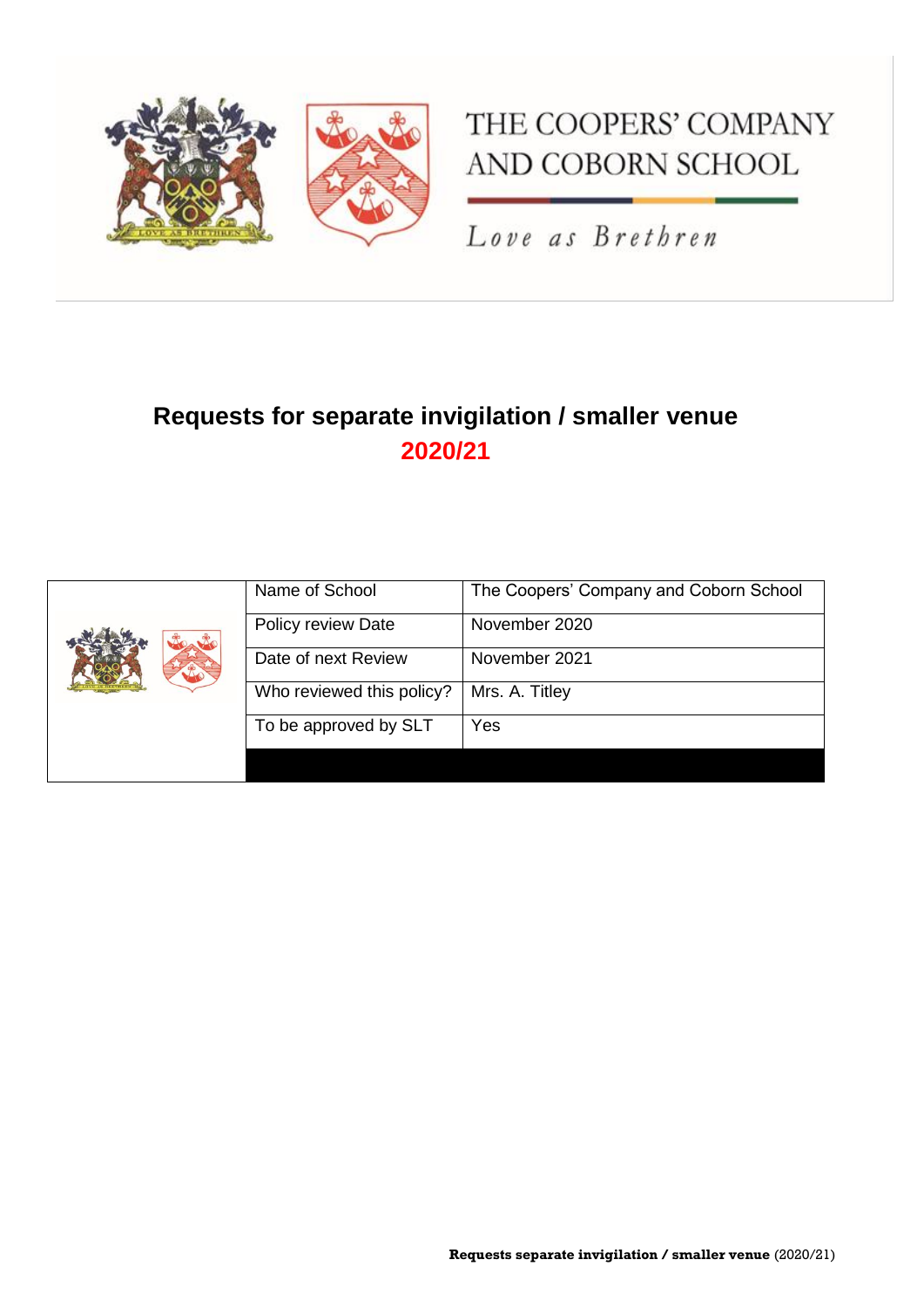

#### **Contents**

| Separate invigilation / rooming for candidates – who decides and when does it apply?2 |  |
|---------------------------------------------------------------------------------------|--|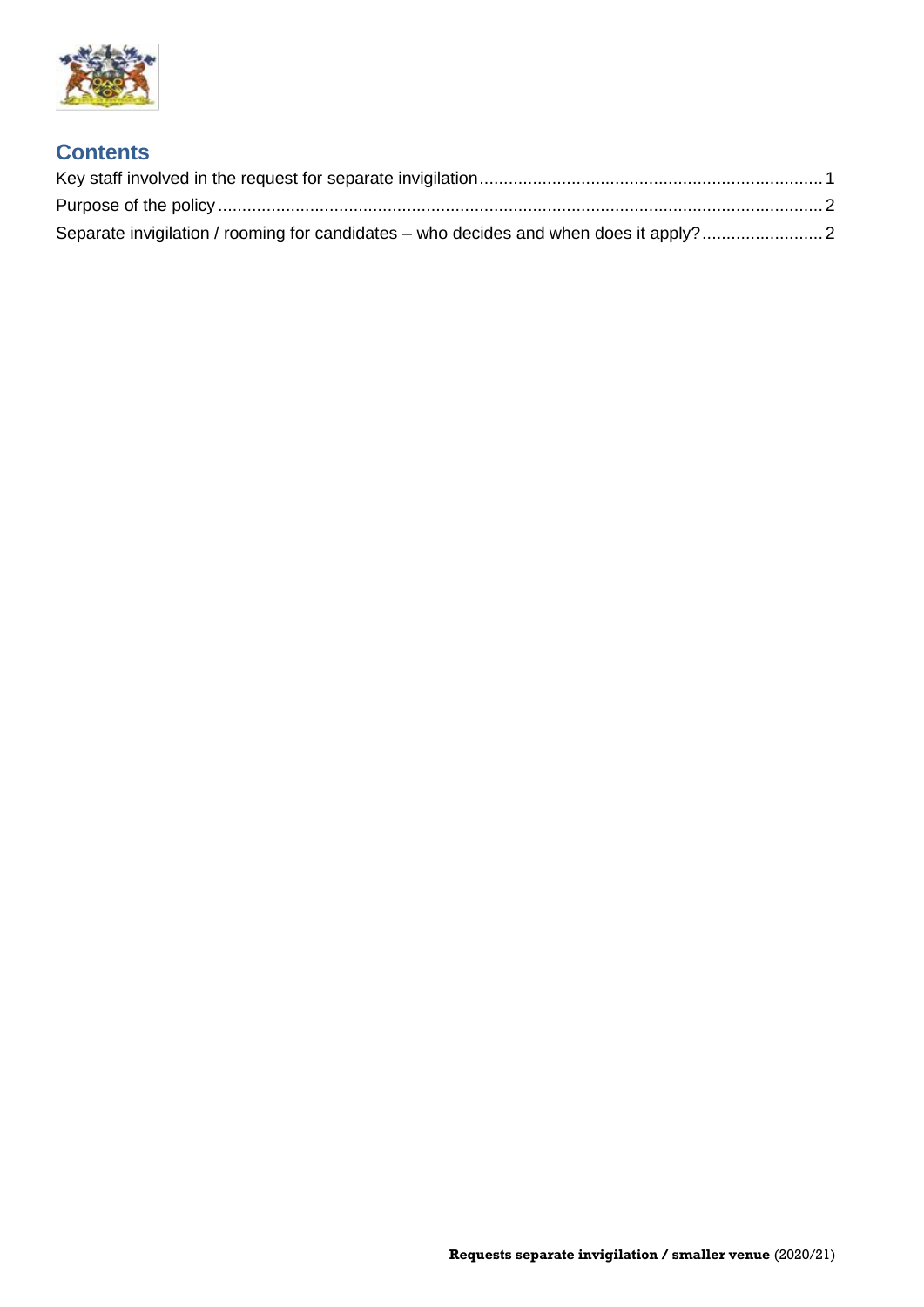

### <span id="page-2-0"></span>**Key staff involved in the request for separate invigilation**

| <b>Role</b>            | Name(s)                                                                                                      |  |
|------------------------|--------------------------------------------------------------------------------------------------------------|--|
| Head of centre         | Ms. S. Hay                                                                                                   |  |
| SLT member(s)          | Mr. R. Bell<br>Mr. M. Duncan<br>Mrs. J. Harris<br><b>Mrs R. Carron</b><br>Mr. J. Dudley-Hart<br>Mr. N. Illes |  |
| <b>SENCo</b>           | Mrs. R. Carron                                                                                               |  |
| <b>Assistant SENCo</b> | Mrs. V. Bradley                                                                                              |  |
| Exams office           | Mrs. A. Titley - Examinations and Data Manager<br>Mrs. L. Butler - Exams Assistant                           |  |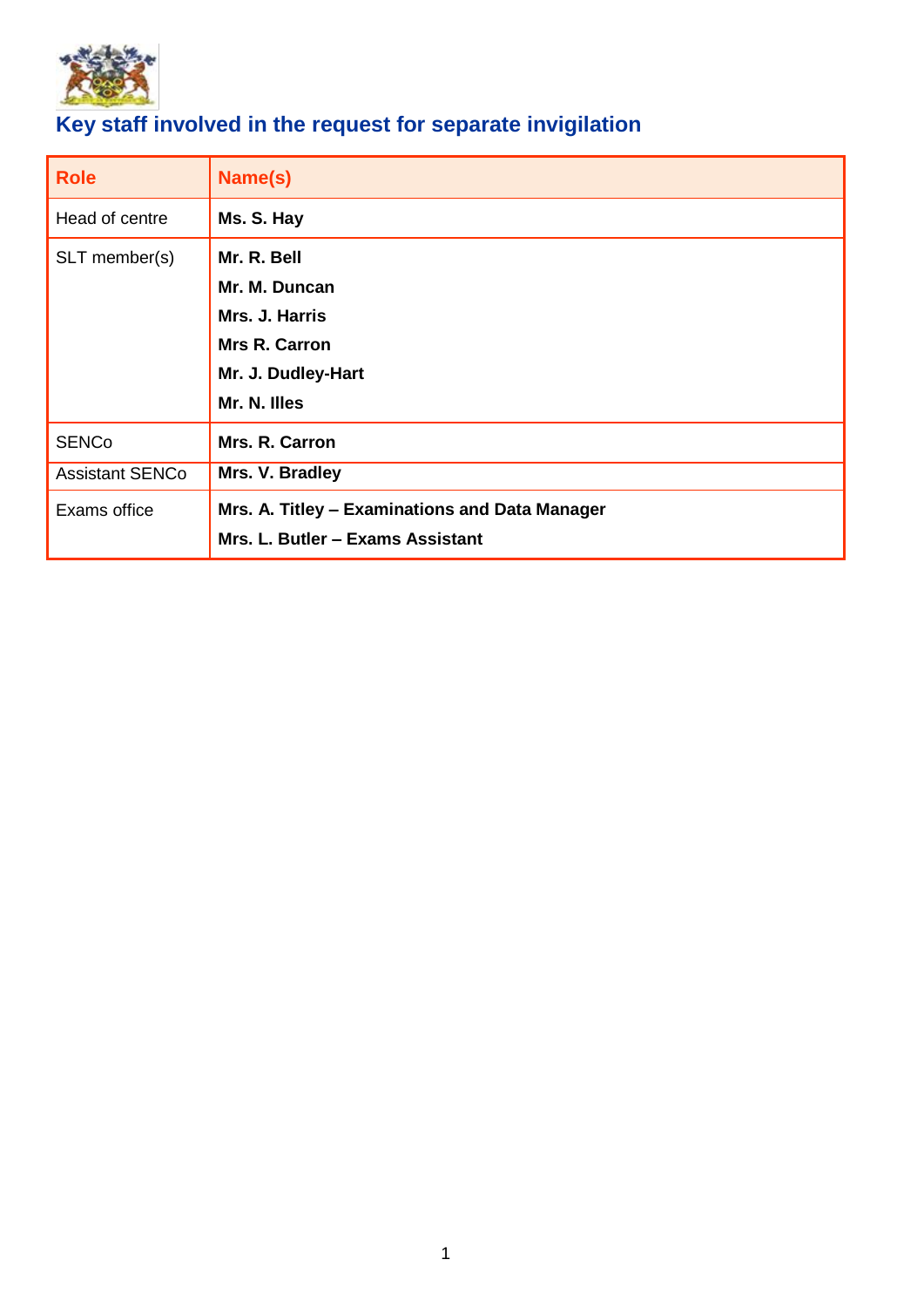

<span id="page-3-0"></span>The purpose of this policy covers the circumstances, a candidate with 'an established difficulty' may be eligible to take exams under separate invigilation. The Coopers' Company and Coborn school (CCCS) may also receive requests from candidates (and / or parents / carers) to take their exams under separate invigilation (in a separate room with 1:1 invigilation).

Therefore, to determine a candidate's eligibility to sit exams under separate invigilation, CCCS needs to ensure:-

▶ The criteria for candidates granted separate invigilation within CCCS is clear and complies with JCQ regulations;

For example, in the case of separate invigilation, the candidate's difficulties are established within the centre (see Chapter 4, paragraph 4.1.4, page 16) and known to a Form Tutor, a Head of Year, the SENCo or a senior member of staff with pastoral responsibilities.

Separate invigilation reflects the candidate's normal way of working in internal school tests and mock examinations as a consequence of a long term medical condition or long term social, mental or emotional needs.[\[AA](http://www.jcq.org.uk/exams-office/access-arrangements-and-special-consideration) 5.16]

 $\triangleright$  CCCS can demonstrate the policy if asked / challenged by a candidate (and / or parents / carers);

A candidate may only take their examinations under separate invigilation within the centre where he/she has an established difficulty - see section 5.16 of the JCQ publication Access Arrangements and Reasonable Adjustments… **Example 20** in the contract of the contract of the contract of the contract of the contract of the contract of the contract of the contract of the contract of the contract of the contract of the co

#### <span id="page-3-1"></span>**Separate invigilation / rooming for candidates – who decides and when does it apply?**

Separate invigilation is determined by the SENCo, in conjunction with relevant teaching staff and exam team personnel. JCQ are clear that the decision to offer separate invigilation to candidates is the responsibility of the SENCo.

CCCS will make the decision based on whether the candidate has a substantial and long-term impairment which has an adverse effect and the candidate's normal way of working within the centre. This would include separate invigilation during mock examinations, internal school tests and / or high level GCSE / GCE NEAs.

Arrangements to do exams in a smaller exam venue, or with other specific seating arrangement, will be decided based on the following guidelines:

- 1. Students with an anxiety and/or mental health issue for which they have specialist support or intervention from CAMHS, an NHS Psychiatrist, etc. (not just a letter from a GP or parent) can be considered for specific seating arrangements, including a room rather than the Hall, if required and requested. This should also have been their "normal way of working" over time leading up to the examination period.
- 2. Students whose "normal way of working" involves specific seating arrangements across the board in lessons and / or doesn't attend hall events e.g. assembly, may qualify to have a similar provision for exams (SENCo / HoY will hold the paperwork and evidence of this)
- 3. A student with an established medical condition or formally recognised social, emotional and behavioural difficulties.